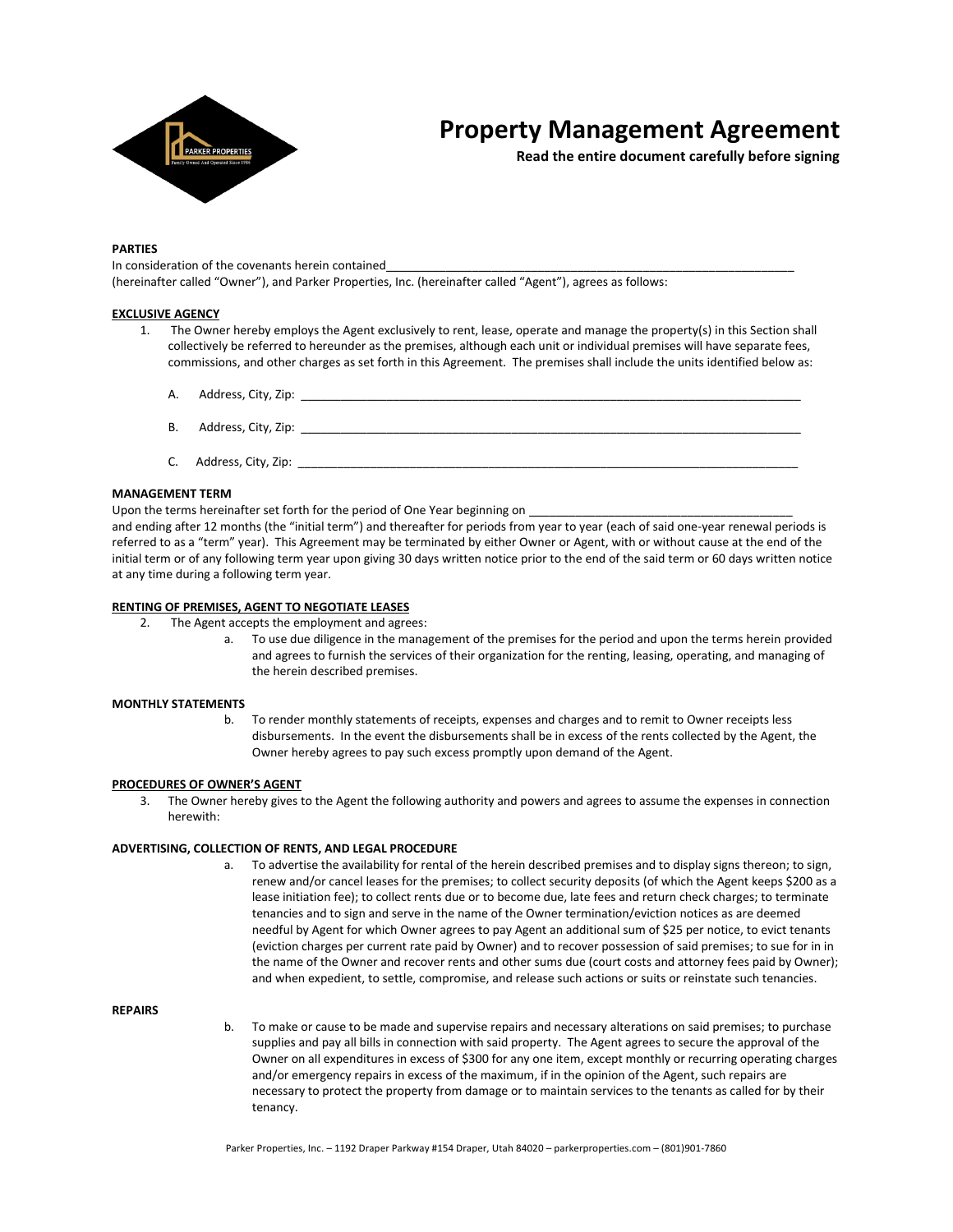### **EMPLOYEES**

- c. To hire, discharge and supervise all labor and employees required for the operation and maintenance of the premises, and shall not be responsible for their acts, defaults or negligence if reasonable care has been exercised in their appointment and retention. The Agent shall not be liable for any error of judgement or for any mistake of fact of law, except in cases of willful misconduct or gross negligence.
- d. Handyman labor billed at current hourly rate for routine or after-hours emergencies. Labor is billed in 30 minute increments. Materials are billed at cost. Current standard labor rate as of March 2019 is \$40.00 per hour. Rate is subject to market forces and can change at any time.

#### **SERVICE CONTRACTS**

- e. To hire and supervise subcontractors required for the operation and maintenance of Owner's property. Agent will verify proper insurance coverage on all subcontractors.
- f. Owner's Agent to assist Owner in making contracts for electricity, gas, fuel, water, sewer, trash removal and other services when needed. In some cases, the contracts must be in the Owner's name and can in some cases require the Owner's signature. The Owner to assume the obligation of any contracts so entered into at the termination of this agreement.

#### **SECURITY DEPOSITS**

g. Owner's Agent will hold deposits in a non-interest-bearing trust account until disbursement. If termination of Management Agreement occurs before termination of Lease Agreement, the deposit will be forwarded to the Owner with notification to Lessee(s) of this change. Deposits to be refunded per Utah State Codes, Sections: 57-17-1 thru 57-17-5 by Agent and/or Owner.

#### **FIDUCIARY DUTIES OF OWNER'S AGENT**

- Duties of Owner's Agent A principal broker and licensees acting on his behalf who act solely on behalf of the Owner owe the Owner the following fiduciary duties:
	- a. Loyalty, which obligates the Agent to act in the best interest of the Owner instead of all other interests, including the Agent's own;
	- b. Obedience, which obligates the Agent to obey all lawful instructions from the Owner;
	- c. Full Disclosure, which obligates the Agent to tell the Owner all material information the Agent learns about the tenant or about the transaction;
	- d. Confidentiality, which prohibits the Agent from disclosing any information given to the Agent by the Owner which would likely weaken the Owner's bargaining position if it were known, unless the Agent has permission from the Owner to disclose the information. This duty does not require the Agent to withhold any known material fact concerning a defect in the property or the Owner's ability to perform his obligations;
	- e. Reasonable care and diligence;
	- f. Holding safe and accounting for all money or property entrusted to the Agent; and
	- g. Any additional duties created by the agency agreement.

#### **OWNERS DUTIES AND INSURANCE REQUIREMENTS**

- 5. The Owner further agrees to the following:
	- a. To save the Agent harmless from all losses, claims and damages, from all damage suits in connection with the management of the herein described property, and from liability from injury suffered by any person. At their own expense, Owner agrees to carry insurance adequate to protect the interest of the parties hereto. Insurance premiums shall be paid for by the Owner. The Agent shall not be responsible for cancellation of the policies due to non-payment of premiums.
	- b. Owner hereby acknowledges and agrees that Agent is not licensed to inspect the premises for mold, asbestos, spores, or other similar organisms; and/or illegal drug related substances including methamphetamines. Owner agrees to be solely responsible for inspection of the premises for such organisms and substances and further agree that Agent shall not be responsible for any injury suffered by anyone related to any such organism or substances. Owner further agrees to indemnify and hold harmless Agent from any claim by any person who claims to have suffered any injury as a result of any such organism or substances in the premises.

# **TERMINATION COMPENSATION**

c. If Owner terminates this Agreement before the end of the initial term or any subsequent term year without providing the proper notices as indicated in paragraph 1, Owner shall be obligated to pay Agent an amount equal to the management fee earned by Agent, as determined under paragraph 5, Subsection f, multiplied by three. Such fees, plus any amounts accruing to Agent prior to such termination shall be due and payable upon termination of this Agreement. To the extent that funds are available, such sums shall be payable from funds held for Owner's property. Any amount due in excess of the funds available shall be paid by Owner to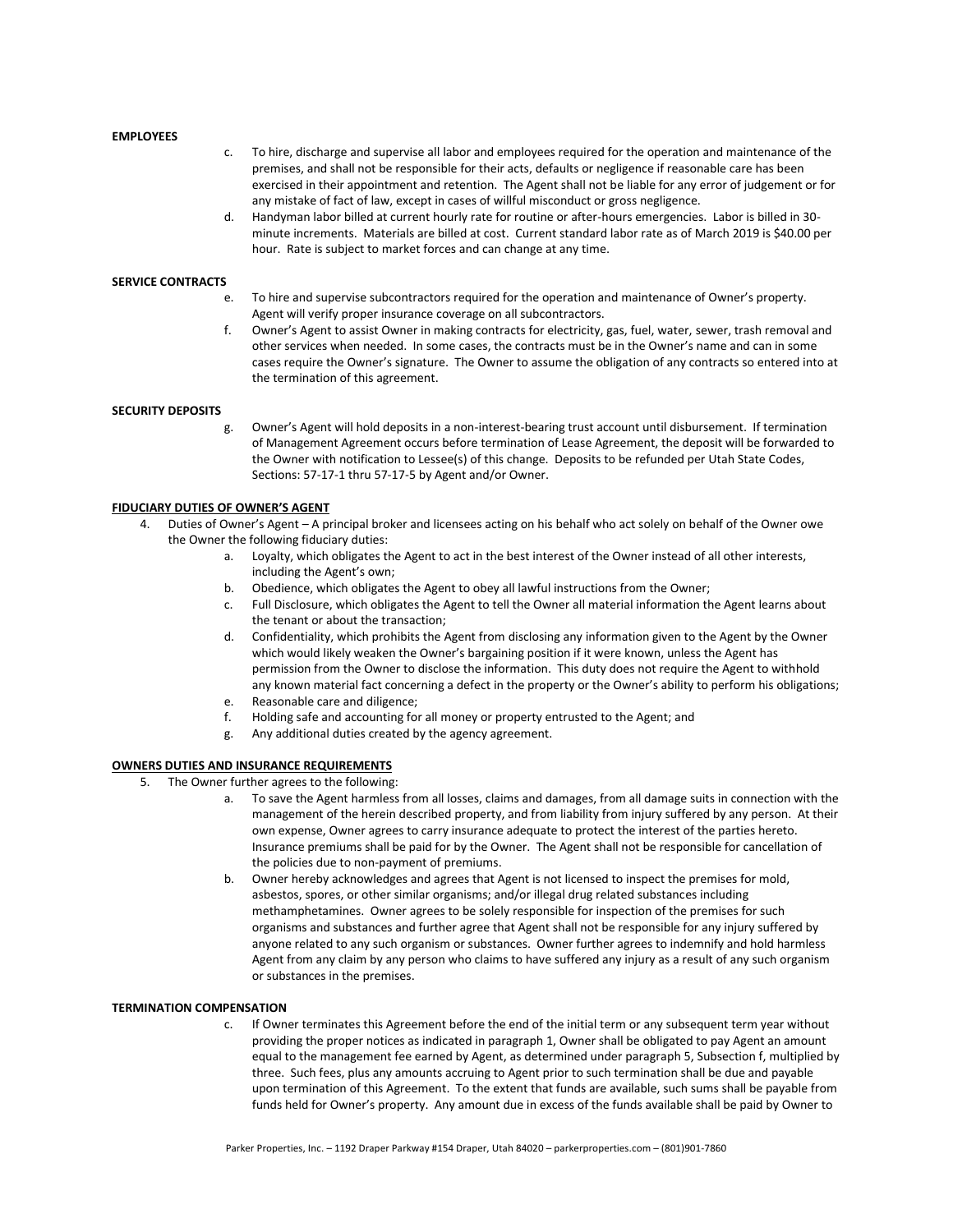Agent upon demand. If termination is due to the sale of the property, the termination compensation may be waived if Agent acts as Owner's Sales Agent in the transaction.

### **INTEREST AND TAX PAYMENTS, INSURANCE**

d. To advise the Agent in writing if payment of mortgage indebtedness, property or employee taxes or special assessments, or the placing of fire, liability, steam boiler, pressure vessel or any other insurance is desired.

#### **AGENT'S COMPENSATION**

- e. To pay the Agent a one-time \$100.00 non-refundable sign-up fee due and payable upon the signing of this contract
- f. To pay the Agent each month:
	- 1. For basis management services as described herein of 10% of collected rents per occupied property/unit.
- g. To pay the Agent per occurrence:
	- 1. A Lease renewal fee of \$100.00 for all negotiated extended lease renewals.
	- 2. An annual Property Inspection & Safety Inspection fee of \$50.00 per property
	- 3. For potential additional management services including exit inspections, unit re-rental costs, resident re-letting, lockbox fees, contractor oversite, and other miscellaneous services deemed necessary by Agent and/or Owner to fulfill fiduciary duties to Owner prescribed in Paragraph 4.
	- 4. If Owner approves a purchase contract, Agent is entitled to retain a commission of three percent (3%) of selling price if:

i: Agent procures a tenant/buyer who is ready, willing, and able to purchase the Property on the terms agreed to by Owner;

- ii: Owner sells the Property to a tenant/buyer procured by Agent.
- iii: Without exception, this obligation shall survive termination of this Agreement.

**OTHER**

This Agreement shall be binding upon the successors and assigns of the Agent, and the heirs, administrators, executors, successors and assigns of the Owner.

\_\_\_\_\_\_\_\_\_\_\_\_\_\_\_\_\_\_\_\_\_\_\_\_\_\_\_\_\_\_\_\_\_\_\_\_\_\_\_\_\_\_\_\_\_\_\_\_\_\_\_\_\_\_\_\_\_\_\_\_\_\_\_\_\_\_\_\_\_\_\_\_\_\_\_\_\_\_\_\_\_\_\_\_\_\_\_\_\_\_\_\_\_\_\_\_\_\_\_\_\_\_\_\_

\_\_\_\_\_\_\_\_\_\_\_\_\_\_\_\_\_\_\_\_\_\_\_\_\_\_\_\_\_\_\_\_\_\_\_\_\_\_\_\_\_\_\_\_\_\_\_\_\_\_\_\_\_\_\_\_\_\_\_\_\_\_\_\_\_\_\_\_\_\_\_\_\_\_\_\_\_\_\_\_\_\_\_\_\_\_\_\_\_\_\_\_\_\_\_\_\_\_\_\_\_\_\_\_

\_\_\_\_\_\_\_\_\_\_\_\_\_\_\_\_\_\_\_\_\_\_\_\_\_\_\_\_\_\_\_\_\_\_\_\_\_\_\_\_\_\_\_\_\_\_\_\_\_\_\_\_\_\_\_\_\_\_\_\_\_\_\_\_\_\_\_\_\_\_\_\_\_\_\_\_\_\_\_\_\_\_\_\_\_\_\_\_\_\_\_\_\_\_\_\_\_\_\_\_\_\_\_\_

\_\_\_\_\_\_\_\_\_\_\_\_\_\_\_\_\_\_\_\_\_\_\_\_\_\_\_\_\_\_\_\_\_\_\_\_\_\_\_\_\_\_\_\_\_\_\_\_\_\_\_\_\_\_\_\_\_\_\_\_\_\_\_\_\_\_\_\_\_\_\_\_\_\_\_\_\_\_\_\_\_\_\_\_\_\_\_\_\_\_\_\_\_\_\_\_

\_\_\_\_\_\_\_\_\_\_\_\_\_\_\_\_\_\_\_\_\_\_\_\_\_\_\_\_\_\_\_\_\_\_\_\_\_\_\_\_\_\_\_\_\_\_\_\_\_\_\_\_\_\_\_\_\_\_\_\_\_\_\_\_\_\_\_\_\_\_\_\_\_\_\_\_\_\_\_\_\_\_\_\_\_\_\_\_\_\_\_\_\_\_\_\_

IN WITNESS WHEREOF the parties hereto have affixed or caused to be affixed their respective signatures:

Owner's Signature **Date** Date of Contract and Contract of Contract and Contract and Contract and Contract and Contract and Contract and Contract and Contract and Contract and Contract and Contract and Contract and Contract

Owner's Signature Date

Signature of Authorized Agent Licensee or Broker **Date** Date

Parker Properties, Inc. – 1192 Draper Parkway #154 Draper, Utah 84020 – parkerproperties.com – (801)901-7860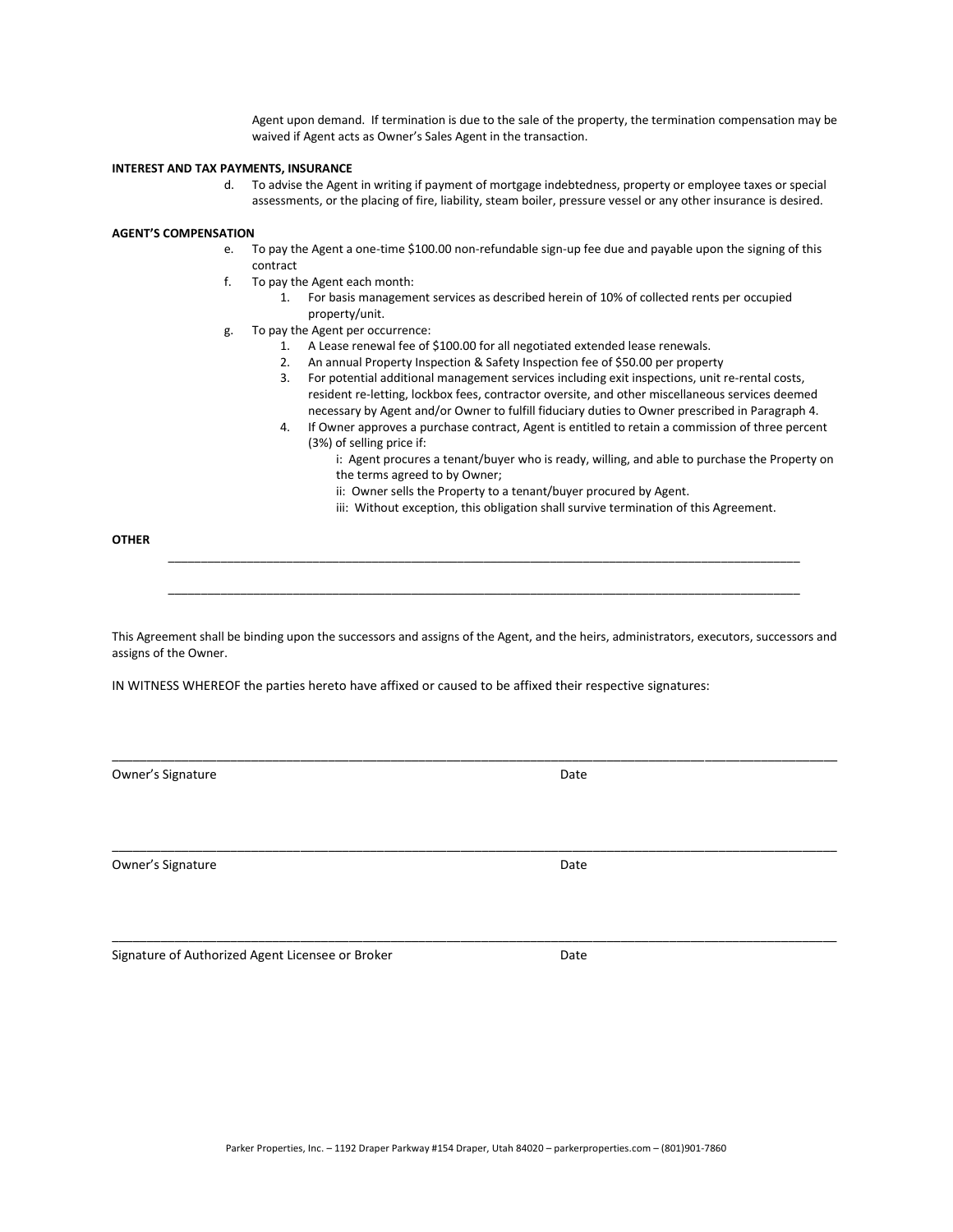# **DURABLE POWER OF ATTORNEY:**

Owner, as principle, hereby appoints Manager as Owner's Agent – with a durable power of attorney relating to the Property identified above until expiration or earlier termination of this Agreement. This power of attorney will not be affected by subsequent disability or incapacity of Owner or lapse of time – so long as the Agreement has not been terminated by expiration or otherwise. As part of this durable power of attorney, Manager is authorized to make contracts for any and all utilities including electricity, gas fuel, water, and the like; advertising; trash and garbage hauling; and any other services or products as Manager may deem advisable. Owner agrees to be bound pursuant to the obligation of any contract(s) so entered into. Owner grants Manager durable power of attorney to put these services in place in Owners' name with billing delivered to the address designated by Manager, as signed below.

This Agreement entered into this day of the state of the state of the state of the state of the state of the state of the state of the state of the state of the state of the state of the state of the state of the state of

I/we, \_\_\_\_\_\_\_\_\_\_\_\_\_\_\_\_\_\_\_\_\_\_\_\_\_\_\_\_\_\_\_\_\_\_\_\_\_\_\_\_\_\_\_\_\_\_\_\_\_\_\_\_\_\_\_\_\_\_\_\_\_, as principal(s), sign my and/or our name(s) to this power of attorney and, being first duly sworn, do declare to the undersigned authority that I sign and execute this instrument as my durable power of attorney and that I sign it willingly, or willingly direct another to sign for me, that I execute it as my free and voluntary act for the purposes expressed in the durable power of attorney above and that I am eighteen years of age or older, of sound mind, and under no constraint or undue influence whatsoever.

Owner/Principle

\_\_\_\_\_\_\_\_\_\_\_\_\_\_\_\_\_\_\_\_\_\_\_\_\_\_\_\_\_\_\_\_\_\_\_\_\_\_\_

\_\_\_\_\_\_\_\_\_\_\_\_\_\_\_\_\_\_\_\_\_\_\_\_\_\_\_\_\_\_\_\_\_\_\_\_\_\_\_

Owner/Principle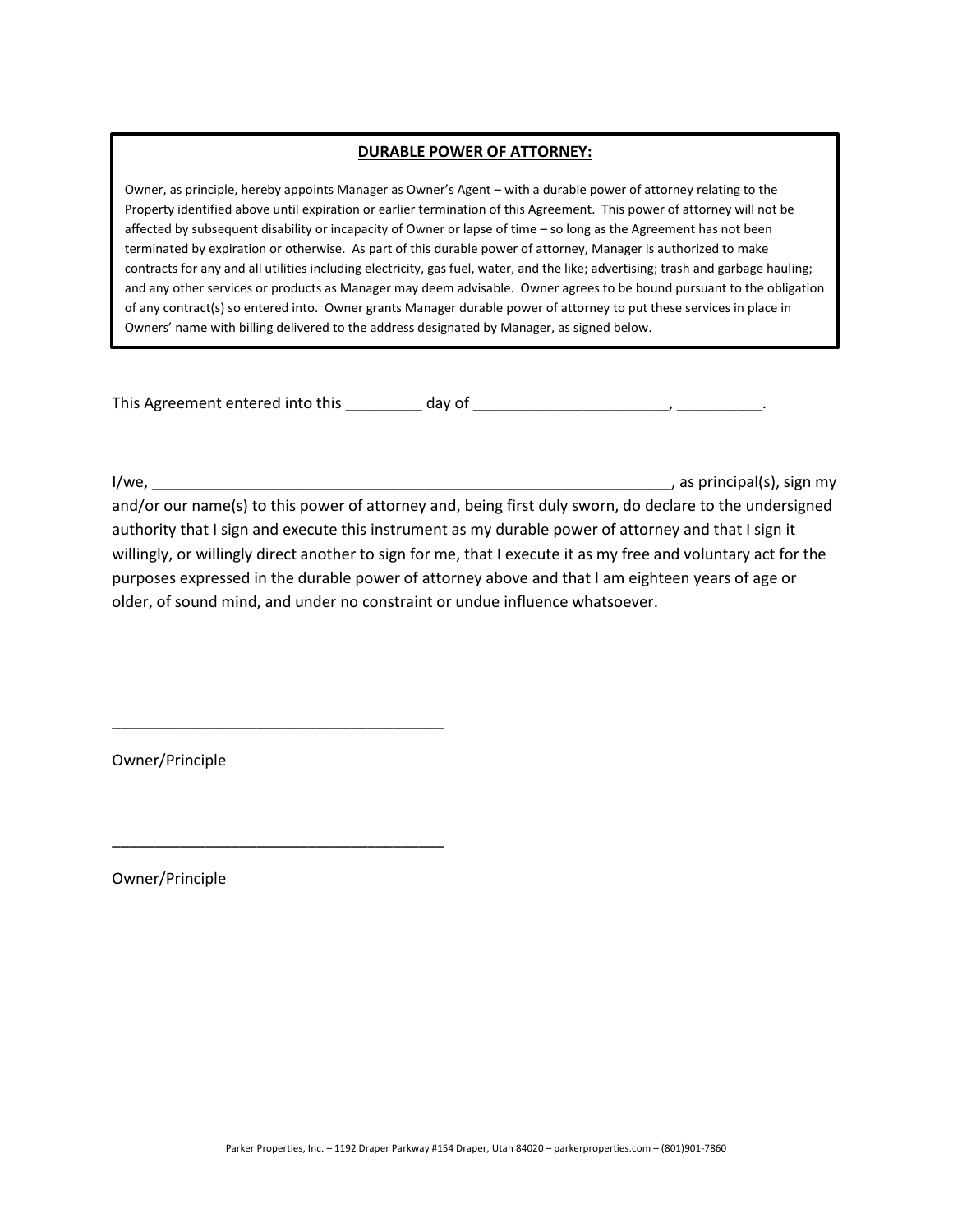# **MANDATORY SUPPLEMENTAL INFORMATION**

Owner certifies that the following information is true and accurate and covenants and warrants that they will at all times keep Manager promptly updated regarding all such information so long as this Agreement remains in effect and for 24 months thereafter:

| Owner #1                                                                        |                                                |
|---------------------------------------------------------------------------------|------------------------------------------------|
|                                                                                 |                                                |
|                                                                                 |                                                |
|                                                                                 |                                                |
| Owner #2                                                                        |                                                |
|                                                                                 |                                                |
|                                                                                 |                                                |
|                                                                                 |                                                |
|                                                                                 |                                                |
|                                                                                 |                                                |
| Premises Information: (please provide separate worksheet if necessary)          |                                                |
|                                                                                 |                                                |
| Bedrooms _______________ Baths _______________ Square Footage__________________ | HVAC Info: ___________________________________ |
|                                                                                 |                                                |
|                                                                                 |                                                |
|                                                                                 |                                                |
|                                                                                 |                                                |
|                                                                                 |                                                |
|                                                                                 |                                                |
|                                                                                 |                                                |
|                                                                                 |                                                |
|                                                                                 |                                                |
|                                                                                 |                                                |
|                                                                                 |                                                |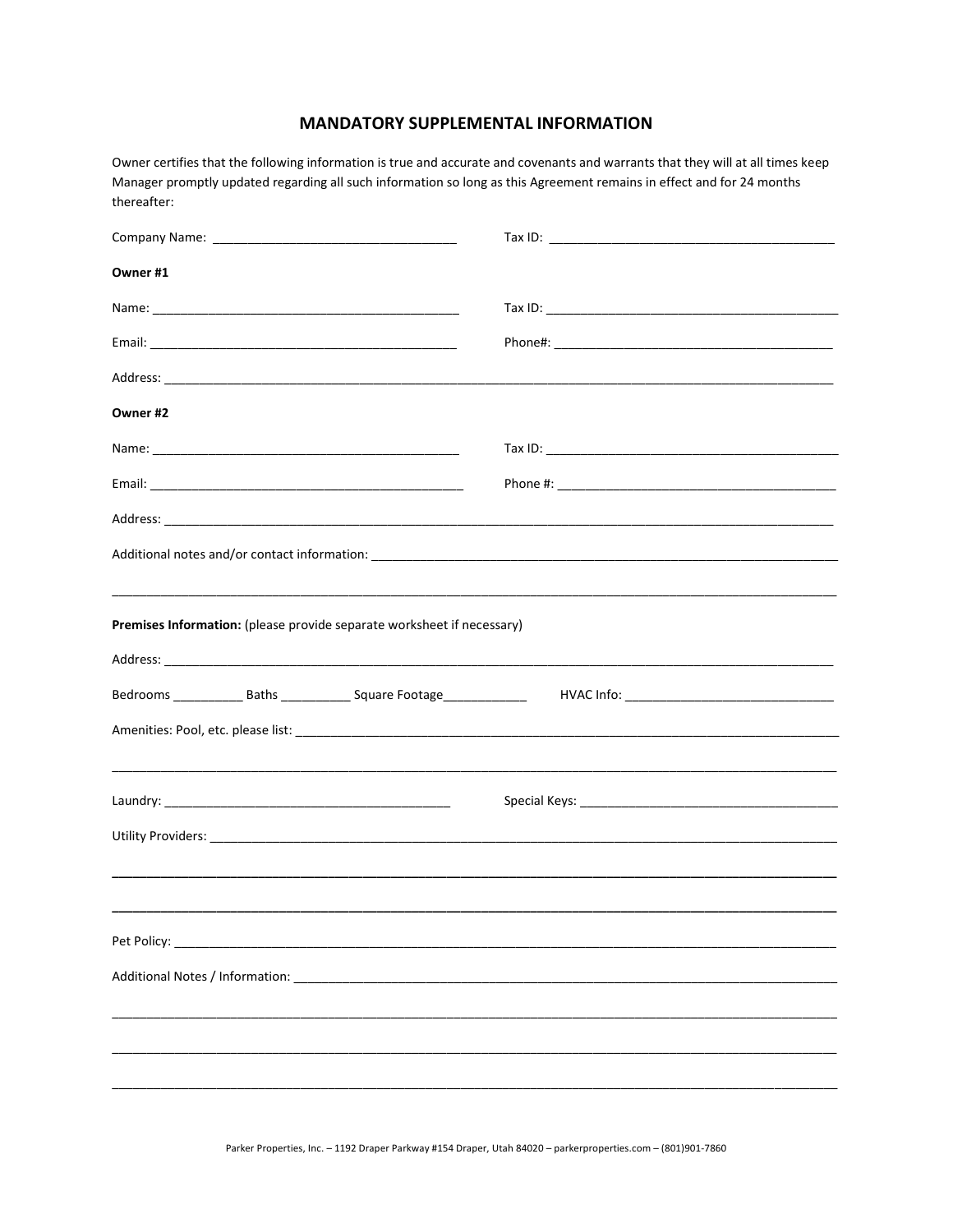# **ELECTRONIC PAYMENT ENROLLMENT**

In order to enroll in electronic payment of your owner disbursements, please complete the form below:

| Name of Bank: |
|---------------|
|---------------|

| Address: |  |
|----------|--|
|          |  |

| Routing #: |  |  |  |
|------------|--|--|--|
|            |  |  |  |

Account #: \_\_\_\_\_\_\_\_\_\_\_\_\_\_\_\_\_\_\_\_\_\_\_\_\_\_\_\_\_\_\_\_\_\_\_\_\_\_\_\_\_\_\_\_\_

In the event you prefer to receive your owner disbursements via check, please complete the form below:

Check Made Out To: \_\_\_\_\_\_\_\_\_\_\_\_\_\_\_\_\_\_\_\_\_\_\_\_\_\_\_\_\_\_\_\_\_\_\_\_\_

| Address: |
|----------|
|          |
|          |

\_\_\_\_\_\_\_\_\_\_\_\_\_\_\_\_\_\_\_\_\_\_\_\_\_\_\_\_\_\_\_\_\_\_\_\_\_\_\_\_\_\_\_\_\_\_\_\_\_\_\_\_\_\_\_